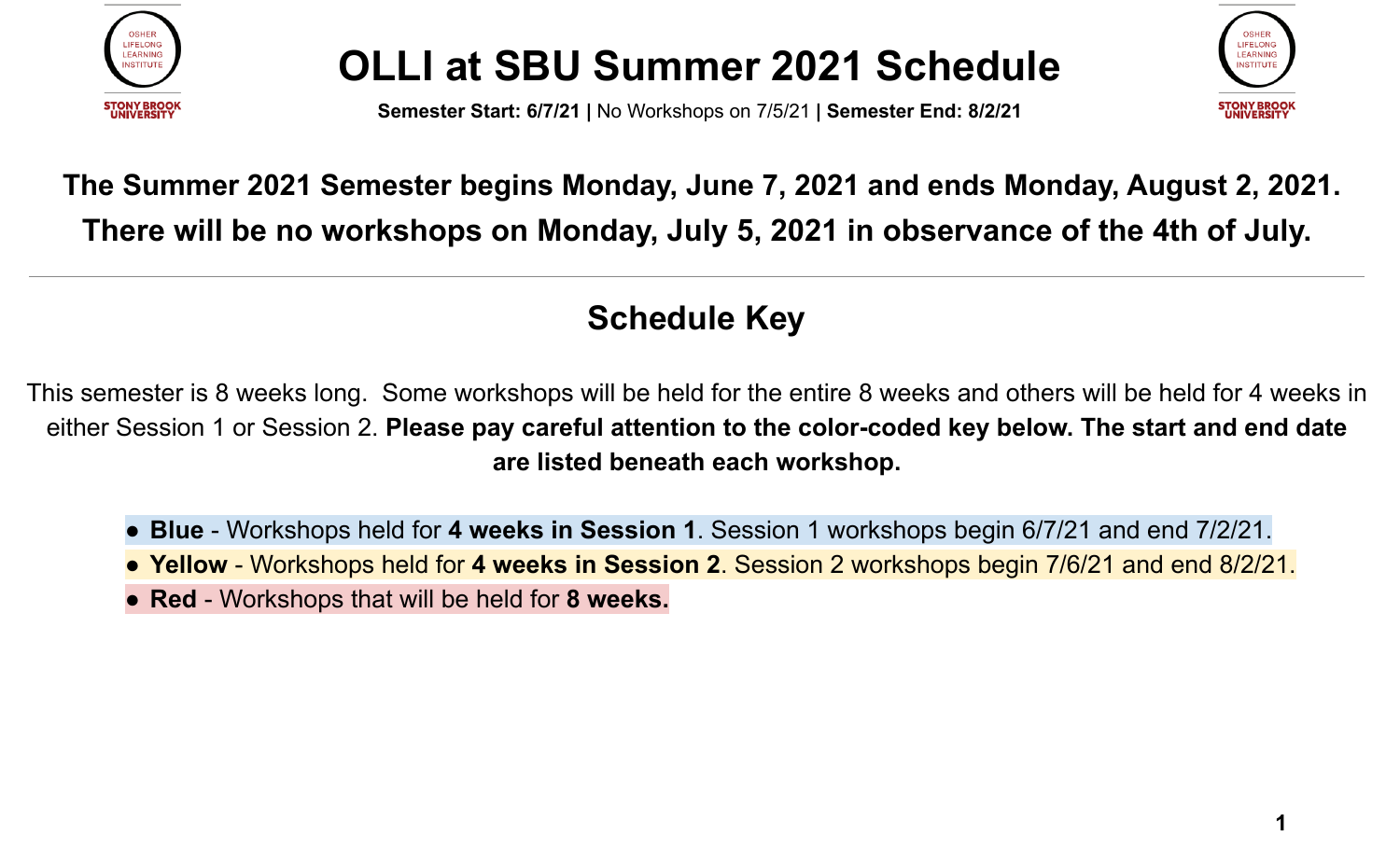

**Semester Start: 6/7/21 |** No Workshops on 7/5/21 **| Semester End: 8/2/21**



### **Table of Contents**

| <b>Monday</b>   | 3 |
|-----------------|---|
| <b>Tuesday</b>  | 4 |
| Wednesday       | 4 |
| <b>Thursday</b> | 5 |
| <b>Friday</b>   | 5 |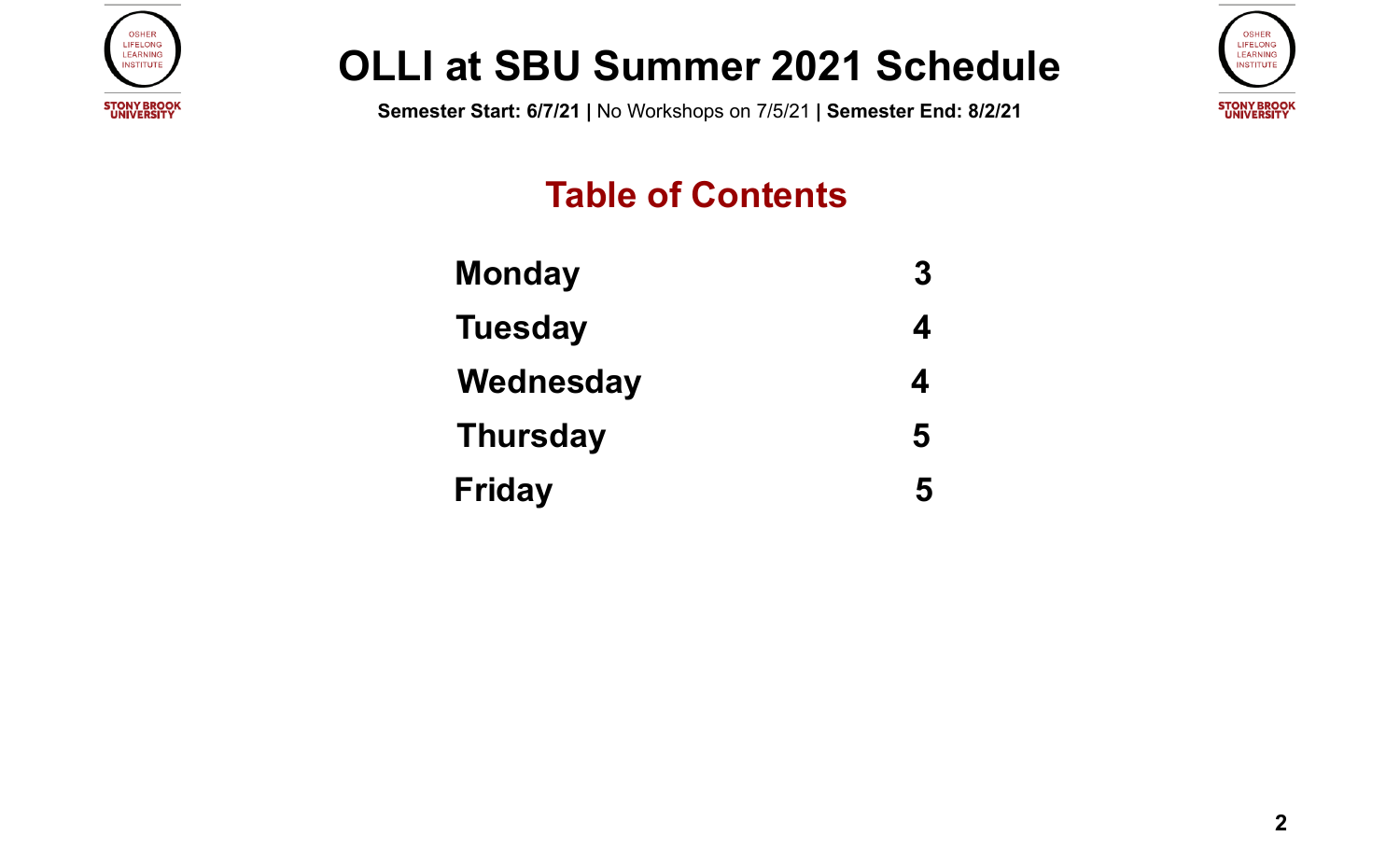

**Semester Start: 6/7/21 |** No Workshops on 7/5/21 **| Semester End: 8/2/21**

**KEY: <sup>4</sup> weeks - Session <sup>1</sup> <sup>|</sup> <sup>4</sup> weeks - Session <sup>2</sup> <sup>|</sup> <sup>8</sup> weeks**

| <b>OSHER</b><br><b>LIFELONG</b><br><b>LEARNING</b><br><b>INSTITUTE</b> |  |  |
|------------------------------------------------------------------------|--|--|
| <b>STONY BROOK</b><br>UNIVERSITY                                       |  |  |

<span id="page-2-0"></span>

| <b>Monday</b>    |                                                                                                                                                                       |                                                                                                                                                                      |                                                                                                                                                      |  |
|------------------|-----------------------------------------------------------------------------------------------------------------------------------------------------------------------|----------------------------------------------------------------------------------------------------------------------------------------------------------------------|------------------------------------------------------------------------------------------------------------------------------------------------------|--|
| $8:30 - 9:45$ AM | <b>A Short History of the Holocaust</b><br>Rafi Weiss & Thom Brownworth<br>Dates: 6/7/21 - 6/28/21<br><b>Number of Weeks: 4 - Session 1</b>                           |                                                                                                                                                                      |                                                                                                                                                      |  |
| 10:15 - 11:30 AM | Pioneers: Rock n' Soul<br><b>Bob Hayes</b><br>Dates: 6/7/21 - 6/28/21<br>Number of Weeks: 4 - Session 1                                                               | <b>The Sixties Decade - A Myriad of</b><br><b>Social and Cultural Change</b><br><b>Bob Hayes</b><br>Dates: 7/12/21 - 8/2/21<br><b>Number of Weeks: 4 - Session 2</b> | * 10:15 - 11:45 *<br><b>Current Events</b><br>Bob Ober & Murray Rawn<br>Dates: 6/7/21 - 8/2/21<br>Not in session 7/5/21<br><b>Number of Weeks: 8</b> |  |
| 12:00 - 1:15 PM  | <b>Roman Workers Through Their Tomb</b><br><b>Inscriptions</b><br><b>Thomas Hayes</b><br>Dates: 6/7/21 - 8/2/21<br>Not in session 7/5/21<br><b>Number of Weeks: 8</b> |                                                                                                                                                                      |                                                                                                                                                      |  |
| $1:45 - 3:00$ PM | <b>Wellness and Aging</b><br>Lou D'Onofrio<br>Dates: 6/7/21 - 6/28/21<br>Number of Weeks: 4 - Session 1                                                               |                                                                                                                                                                      |                                                                                                                                                      |  |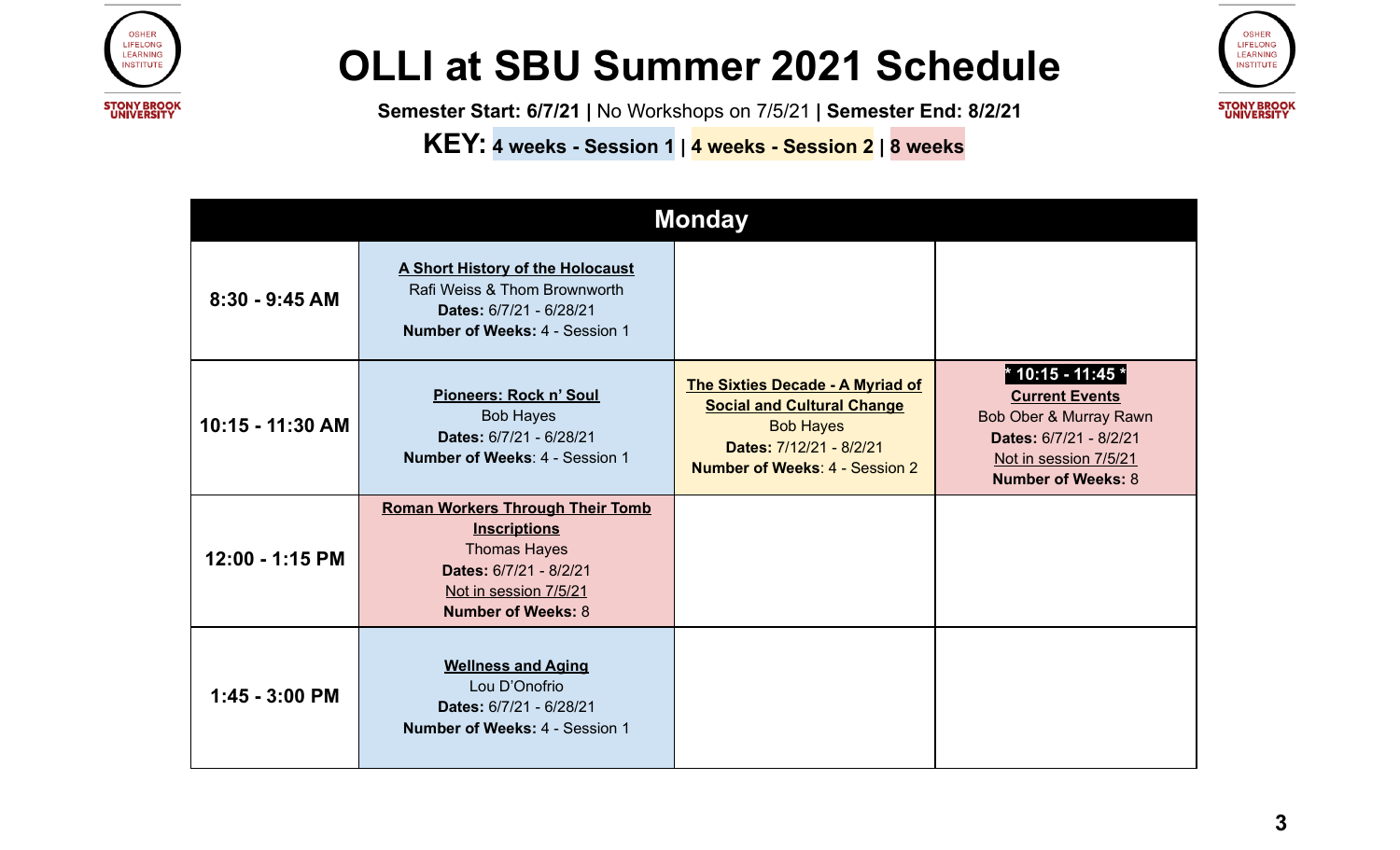

**Semester Start: 6/7/21 |** No Workshops on 7/5/21 **| Semester End: 8/2/21**

**KEY: <sup>4</sup> weeks - Session <sup>1</sup> <sup>|</sup> <sup>4</sup> weeks - Session <sup>2</sup> <sup>|</sup> <sup>8</sup> weeks**

<span id="page-3-1"></span><span id="page-3-0"></span>

|                  | <b>Tuesday</b>                                                                                                                                              |                                                                                                                                   |  |  |
|------------------|-------------------------------------------------------------------------------------------------------------------------------------------------------------|-----------------------------------------------------------------------------------------------------------------------------------|--|--|
| 10:15 - 11:30 AM | <b>Speaking of Photographs</b><br>Eric Lohse<br>Dates: 6/8/21 - 6/29/21<br><b>Number of Weeks: 4 - Session 1</b>                                            |                                                                                                                                   |  |  |
| Wednesday        |                                                                                                                                                             |                                                                                                                                   |  |  |
| 10:15 - 11:30 AM | The Early History of Long Island<br><b>Aviation, Part 2: 1920 - 1940</b><br>John Gobler<br>Dates: 6/9/21 - 6/30/21<br><b>Number of Weeks: 4 - Session 1</b> |                                                                                                                                   |  |  |
| 12:00 - 1:15 PM  | <b>Cooking Tasty Meals for One</b><br>Louise Spangle<br>Dates: 6/9/21 - 6/30/21<br><b>Number of Weeks: 4 - Session 1</b>                                    | <b>The Art of the Personal Essay</b><br><b>David Bouchier</b><br>Dates: 7/7/21 - 7/28/21<br><b>Number of Weeks: 4 - Session 2</b> |  |  |